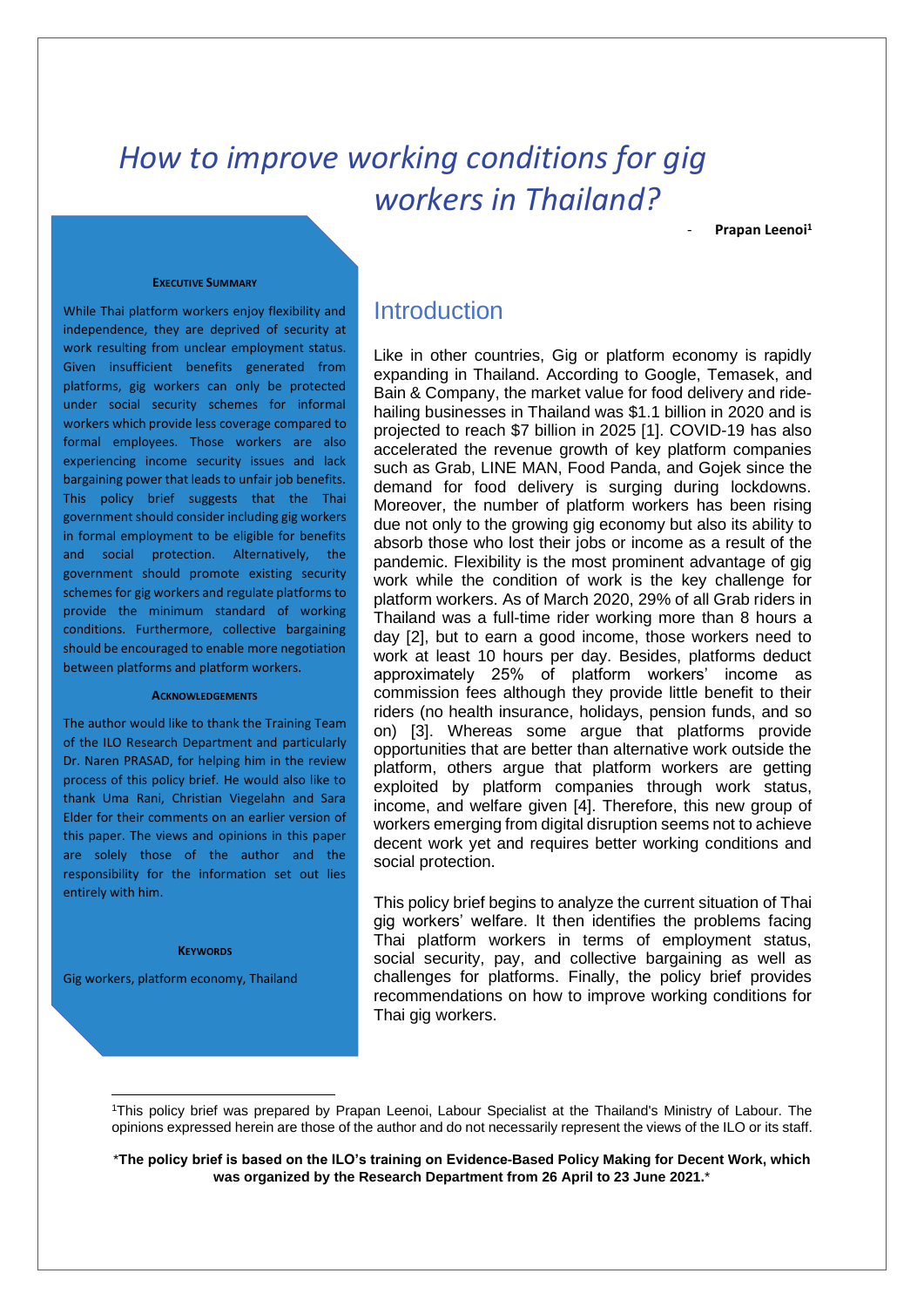# Policy Challenges

### *Current Situation of Thailand's Platform Economy*

During the past decade, platform businesses in Thailand have been rapidly expanding in terms of the numbers of players and their revenues, especially those offering location-based services (food delivery and ride-hailing). Regarding the main players, Food Panda was the first food delivery platform operating in Thailand in 2012. It currently provides services in 76 provinces (the highest coverage) with approximately 600,000 riders across Thailand. LINE MAN has partnered with 200,000 restaurants, the most in the market so far [5]. Meanwhile, Grab and Gojek are the two platforms providing both food delivery and ride-sharing services. Finally, Robinhood was the latest food-delivery platform entering the market in late 2020. It is now expanding its business by offering zero delivery fees during the recent lockdown in Bangkok and vicinities. One of the reasons why platform businesses have grown significantly in Thailand is the high number of internet users, which attracted platform technology companies to invest in Thailand [4]. Although they are not yet profitable, their revenues are increasing, particularly in the post-COVID era, as displayed in Table 1.

| <b>Platform</b>                      |                   | Unit:<br>\$ million | 2017     | 2018     | 2019     | 2020      | <b>Riders</b> |
|--------------------------------------|-------------------|---------------------|----------|----------|----------|-----------|---------------|
| <b>Food Panda</b><br>(since 2012)    | $\Omega$          | Revenue             | 6.52     | 8.03     | 25.36    | 135.63    | 600,000       |
|                                      |                   | Loss                | $-1.23$  | $-4.30$  | $-39.20$ | $-111.47$ |               |
| <b>GRAB</b><br>(since 2014)          | Grab              | Revenue             | 15.76    | 35.94    | 98.99    |           | 100,000       |
|                                      |                   | Loss                | $-30.55$ | $-22.06$ | $-51.15$ |           |               |
| <b>LINE MAN</b><br>(since 2016)      |                   | Revenue             |          |          | 1.55     | 33.06     | 200,000       |
|                                      |                   | Loss                |          |          | $-4.87$  | $-34.55$  |               |
| Gojek<br>(since 2019)                | O<br>gojek        | Revenue             |          |          | 0.00004  | 7.31      | 50,000        |
|                                      |                   | Loss                |          |          | $-0.07$  | $-17.53$  |               |
| <b>Robinhood</b><br>(since Nov 2020) | <b>R</b> obinhood | Revenue             |          |          |          | 0.003     | 15,000        |
|                                      |                   | Loss                |          |          |          | $-2.72$   |               |

#### **Table 1 Revenues of key platform companies in Thailand**

Source: Department of Business Development and Thansettakij

The growing platform businesses are associated with the high gig population in Thailand. Even though there has been no official data on gig workers, the number of those, who either rely 100% on gig work or take gig jobs as a side job, is expected to rapidly rise. Apart from the surging demand for food delivery and ride-hailing, what motivates Thai people to work in the gig economy is flexibility. Gig workers enjoy their ability to manage their own time as they can work whenever they want. Gig work can also be their part-time job and generate more income. After the pandemic, it is expected that the number of Thai platform workers has risen since those whose full-time jobs were affected by COVID-19 might join the gig economy.

Despite some advantages mentioned earlier, many challenges are facing Thai gig workers including the lack of social protection resulting from the unclear employment status, unreasonable pay, income insecurity, as well as the lack of collective bargaining which will be elaborated later.

## *Employment Status*

One of the key ongoing debates regarding gig workers in Thailand has been on employment status. Nowadays, Thai platform workers, like in many other countries, are recognized as independent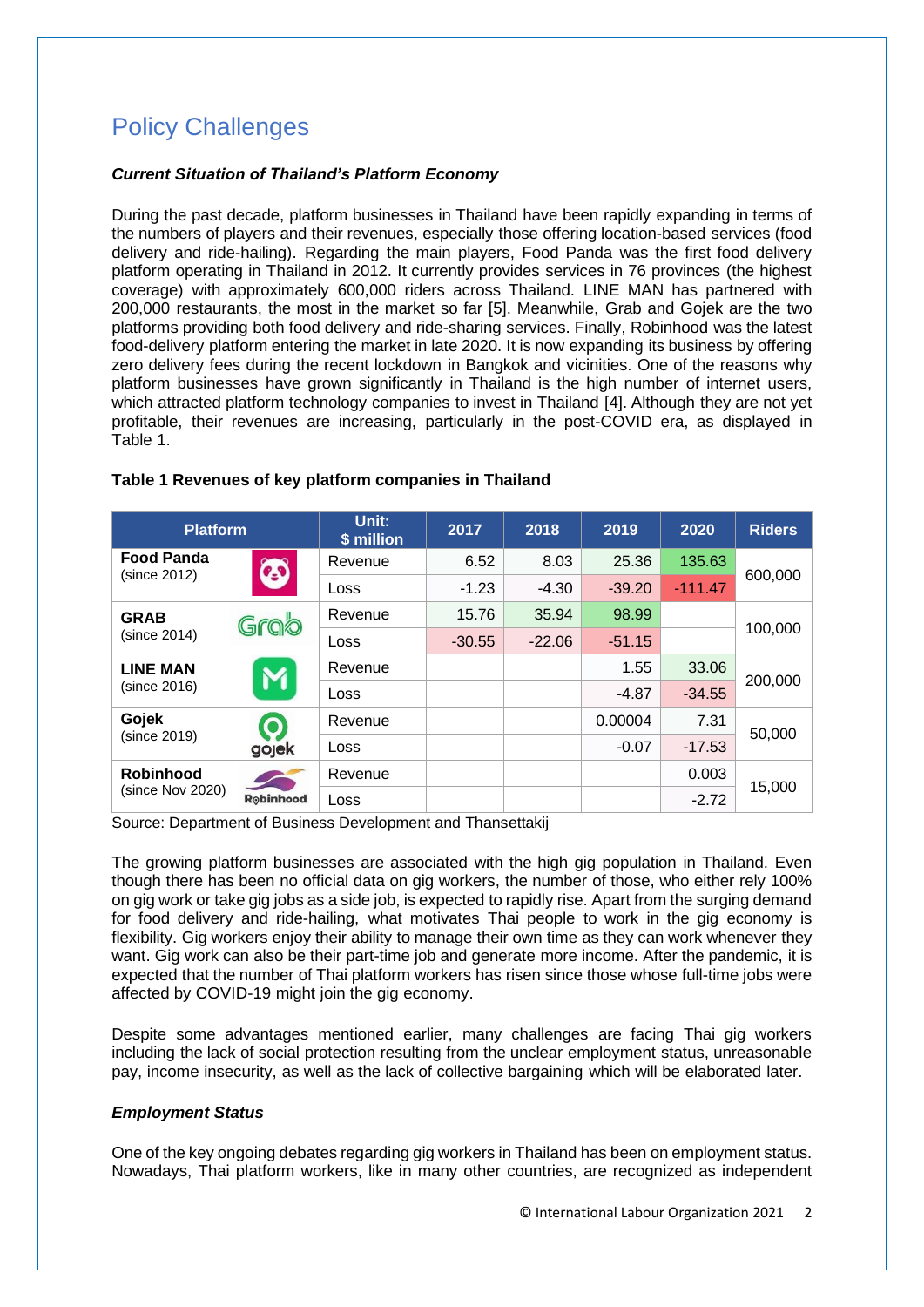contractors, partners, drivers, riders, freelancers, and informal workers. These statuses are supported by those (especially platform companies) who have argued that gig workers have more flexibility and independence in working than general employees do. Specifically, platform workers can decide where, when, and how often they want to work. Moreover, some ride-hailing companies have argued that they are technology companies connecting drivers and passengers, rather than transportation service providers [4]. That is why those drivers are not considered as their employees and they are not required to provide benefits to those workers according to the labour laws.

On the other hand, many gig workers and civil society in Thailand have argued that there is an employer-employee relationship between platform companies and platform workers [6]. That is, platforms can control the amount of work assigned to riders and may give penalties when those workers refuse the requests from clients or fail to finish their jobs. Also, platforms can set rules to control behaviors and work practices of gig workers, such as dressing, smoking, and advanced notice about delayed arrivals [7]. Accordingly, gig workers should be viewed as formal employees and entitled to social protection under Thai labour laws.

However, as the current Thai labour laws do not classify gig workers as employees of platform companies, they are thus excluded from fundamental benefits and labour protection under Thailand's Labour Protection Act, Labour Relations Act as well as Occupational Safety, Health and Environment Act. These include the minimum wage, working hours, leaves, social security, and so on. Therefore, what can be concluded is that although Thai platform workers can enjoy flexibility from the gig work, they are still at risk of being exploited by platform companies and hence need more social protection [4].

#### *Job Benefits and Social Protection*

Job benefit and social protection is one of the key concerns for gig work. According to the ILO surveys of 12,000 workers in 100 countries, 50% of workers in app-based taxi and delivery reported having health insurance while 30% of those are covered by employment injury and only 17% has pension benefit. A very small proportion reported having unemployment insurance and disability insurance [8]. This is also in line with the Thai context that 71% of Thai gig workers reported experiencing a lack of job benefits, according to the Economic Intelligence Center (EIC) survey of 9,387 respondents in August 2017 [9]. Gig workers cannot enjoy the benefits that formal employees are typically provided such as leaves, holidays, health insurance, work uniforms, transportation subsidies, and pension fund. Furthermore, although some platforms in Thailand claim that they provide accident insurance to their riders, there are certain conditions to be met. For example, riders must work for that platform for at least 6 months and work as if they are fulltime riders (8 hours a day or more) [7]. That is why many platform workers are not covered by accident insurance.

The fact that Thai platform workers are not regarded as employees hinders them from the decent compulsory benefits under Section 33 of the Social Security Act (SSA). In Thailand, workers can be protected under the SSA which consists of three types of insurers. 1) workers under Section 33 who are private employees. In this mandatory plan, employees, employers, and the government contribute a certain percent of the worker's salary to the social security fund. The benefits for these types of insurers include illness, disability, childbirth, child welfare, death, unemployment, and pension. 2) voluntary insurers under Section 39 who were insured under Section 33 and left the job for no longer than 6 months. They are provided with the same benefits except for the unemployment benefit. 3) informal workers under Section 40 who voluntarily opt in. Those workers can be insured for illness, disability, and death for the \$2.2/month plan, plus pension benefit for the \$3.1/month plan, and plus child welfare for the \$9.3/month plan (see Table 2). Due to the current status of the Thai gig workers, they can only apply for the voluntary plans under Sections 39 and 40.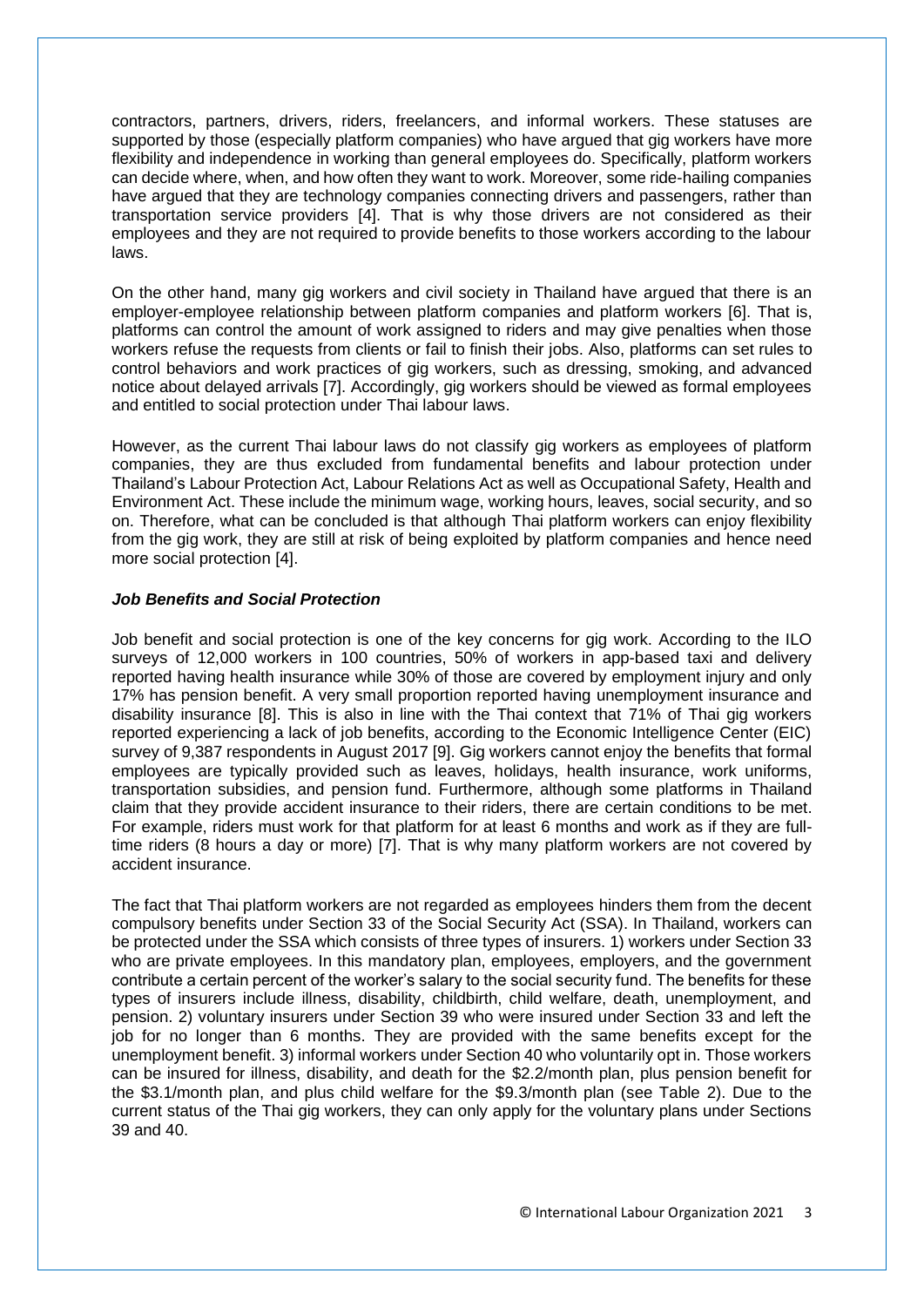The problem in Thailand is that many riders decided not to participate in the plans under Sections 39 and 40. One reason could be that these plans do not incentivize workers to join as they offer fewer benefits compared to those under Section 33, especially the cheapest plan under Section 40. For this reason, some gig workers may think that it is not worth their money. In fact, some of them may not be able to afford the premium or not even be aware of such programs. This is associated with the notably lower number of persons insured under voluntary programs. According to the survey from Thailand's National Statistics Office, there were 20.4 million workers in 2020 (53.8% of total employment) who are not protected or have no social security at work (not insured under Sections 33, 39, and 40). This can be concluded that many Thai workers including platform workers still lack social security.

|                                                 | <b>Formal workers</b><br>(Mandatory plan) | <b>Informal workers</b><br>(Voluntary plan) |                   |            |           |  |
|-------------------------------------------------|-------------------------------------------|---------------------------------------------|-------------------|------------|-----------|--|
| <b>Benefit</b>                                  | <b>Section 33</b>                         | <b>Section 39</b>                           | <b>Section 40</b> |            |           |  |
|                                                 |                                           |                                             | Plan 1            | Plan 2     | Plan 3    |  |
| <b>Illness</b>                                  | Yes                                       | <b>Yes</b>                                  | Yes               | <b>Yes</b> | Yes       |  |
| <b>Disability</b>                               | Yes                                       | <b>Yes</b>                                  | <b>Yes</b>        | <b>Yes</b> | Yes       |  |
| Childbirth                                      | <b>Yes</b>                                | <b>Yes</b>                                  | No.               | <b>No</b>  | <b>No</b> |  |
| <b>Child Welfare</b>                            | <b>Yes</b>                                | <b>Yes</b>                                  | <b>Yes</b>        | <b>No</b>  | <b>No</b> |  |
| Death                                           | Yes                                       | <b>Yes</b>                                  | Yes               | <b>Yes</b> | Yes       |  |
| Unemployment                                    | <b>Yes</b>                                | No.                                         | No.               | <b>No</b>  | <b>No</b> |  |
| Pension                                         | Yes                                       | <b>Yes</b>                                  | <b>Yes</b>        | <b>Yes</b> | <b>No</b> |  |
| Number of insured<br>persons (As of April 2021) | 11.05 Million                             | 1.85 Million                                | 3.57 Million      |            |           |  |

#### **Table 2 Benefits for insurers under Thailand's Social Security Act**

Source: Social Security Office

#### *Income Security*

Another challenge for gig workers is adequacy and security of income. According to the EIC survey, 80% of Thai gig workers reported facing insecurity from uncertain income. Unsurprisingly, platform workers are faced with unpredictable income as they do not know when the next job will come [9]. In Thailand, platform workers are paid by piece rates varying by distance, location, and company. Platform workers can also receive extra income if the number of their rides per day or week meets a certain threshold [7]. In sum, the harder they work, the higher they earn. This in turn results in excessive hours worked and a higher risk of accident due to a race against time.

Since platform workers cannot take leaves with pay just as formal employees, they will earn zero income whenever they are sick or cannot do their jobs. In addition, it is common these days to see plenty of riders from various platforms in front of a restaurant. As more people are participating in gig work to seize the opportunities in this sector, the share of income earned by each rider may be lower. Also, with higher competition in the platform economy accelerated by the pandemic, some companies such as LINE MAN are lowering their piece rate, resulting in protests against that action recently. The competitions among platforms and riders themselves thus significantly affect the income security of gig workers.

#### *Collective Bargaining*

One of the main reasons why Thai platform workers cannot achieve decent work is the lack of freedom of association and collective bargaining. According to the Leeds Index of Platform Labour Protest, the number of cases of labour protest is increasing over time across the world. The top three prominent causes of protest are pay, working conditions, and employment status [10]. In Thailand, there are unofficial unions of platform workers which are likely to unite to support one another or call for changes from platforms. However, this type of association has less bargaining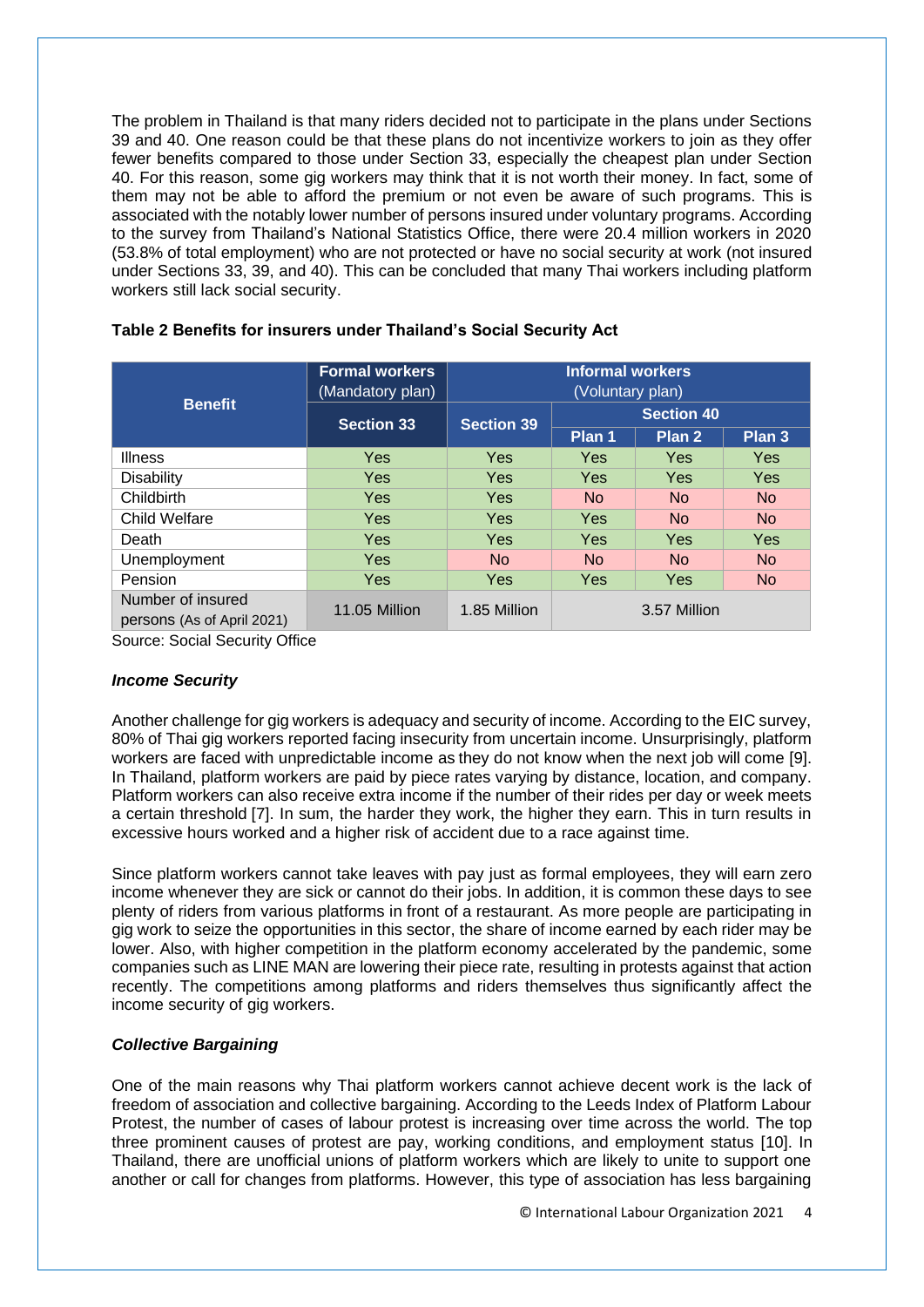power, is neglected by platform companies sometimes, and hardly leads to legal or structural reforms [7]. In terms of freedom of association and collective bargaining, Thailand has not ratified ILO Conventions Nos 87 and 98<sup>2</sup>. Actually, it is not easy to form a trade union in Thailand and even more difficult for platform workers who do not have employee status.

### *Challenges Facing Platforms*

From platform companies' point of view, it is difficult for them to provide benefits unless gig workers are regarded as employees. However, taking all gig workers as their formal employees or providing more benefits to gig workers could raise the substantial cost. As major platforms in Thailand are not yet profitable (see Table 1) since they are expanding their businesses, they may not want to pay additional costs for gig worker's welfares. There hence appears to be a need for government intervention, but too restrictive regulation may harm the platform economy which is growing rapidly these days [4]. Recently, the Electronic Transactions Development Agency is drafting a royal decree on regulating digital platforms. The law may include requirements such as notification of doing business and local representatives. Aiming for fair and transparent platforms as well as improved consumer protection, the new rules could create more challenges for platform companies in Thailand [11].

In terms of initiatives to improve working conditions, many platforms around the world have been working to help gig workers. For example, Cabify in Peru provides a saving plan for riders from certain percent of their weekly income, Deliveroo in France offers sick pay, Uber in Europe launched Partner Protection program to provide insurance coverage for riders, and Deliveroo in Europe established Rider Forum for sharing ideas and feedback, encouraging voice and participation of gig workers [12]. However, these actions are still limited in Thailand.

# Recommendations Proposed

**1. Establish a tripartite committee to move towards the legal definition of platform workers as employees**. The government, specifically the Ministry of Labour, may classify gig workers as employees so that they will be given benefits according to mandatory participation in Section 33 under SSA which provides greater coverage compared to Sections 39 and 40 for informal workers. While there has been a continuing debate on the employment status of gig workers in almost every part of the world, the case of the United Kingdom is different as it now recognizes platform drivers as employees of platform companies. Moreover, Vietnam has adopted the new Labour Code 2019 which came into force in January 2021. According to the new labour code, Vietnamese gig workers or freelancers may be considered as formal employees if the employer-employee relationship exists or a contract between two parties includes job description, salary, management, and supervision condition [4] [13]. Whereas viewing all platform workers as employees could be highly controversial in Thailand since it requires platforms to contribute to the social security fund and provide employee benefits in line with labour laws, the government may reform step-by-step by amending the social security law to include some gig workers who meet criteria such as working over a certain number of hours for only one platform. However, the formalization of gig workers could be a long-term solution as a mandatory contribution to the social security fund provides better social protection to them. Therefore, the Ministry of Labour may conduct a feasibility study of such legal reform as well as establish a tripartite committee, consisting of platform workers, platform companies, and the government, which is responsible for that matter.

<sup>&</sup>lt;sup>2</sup> The ILO Conventions No. 87 (Freedom of Association and Protection of the Right to Organize Convention) and No. 98 (Right to Organize and Collective Bargaining Convention) are two of the eight fundamental Conventions.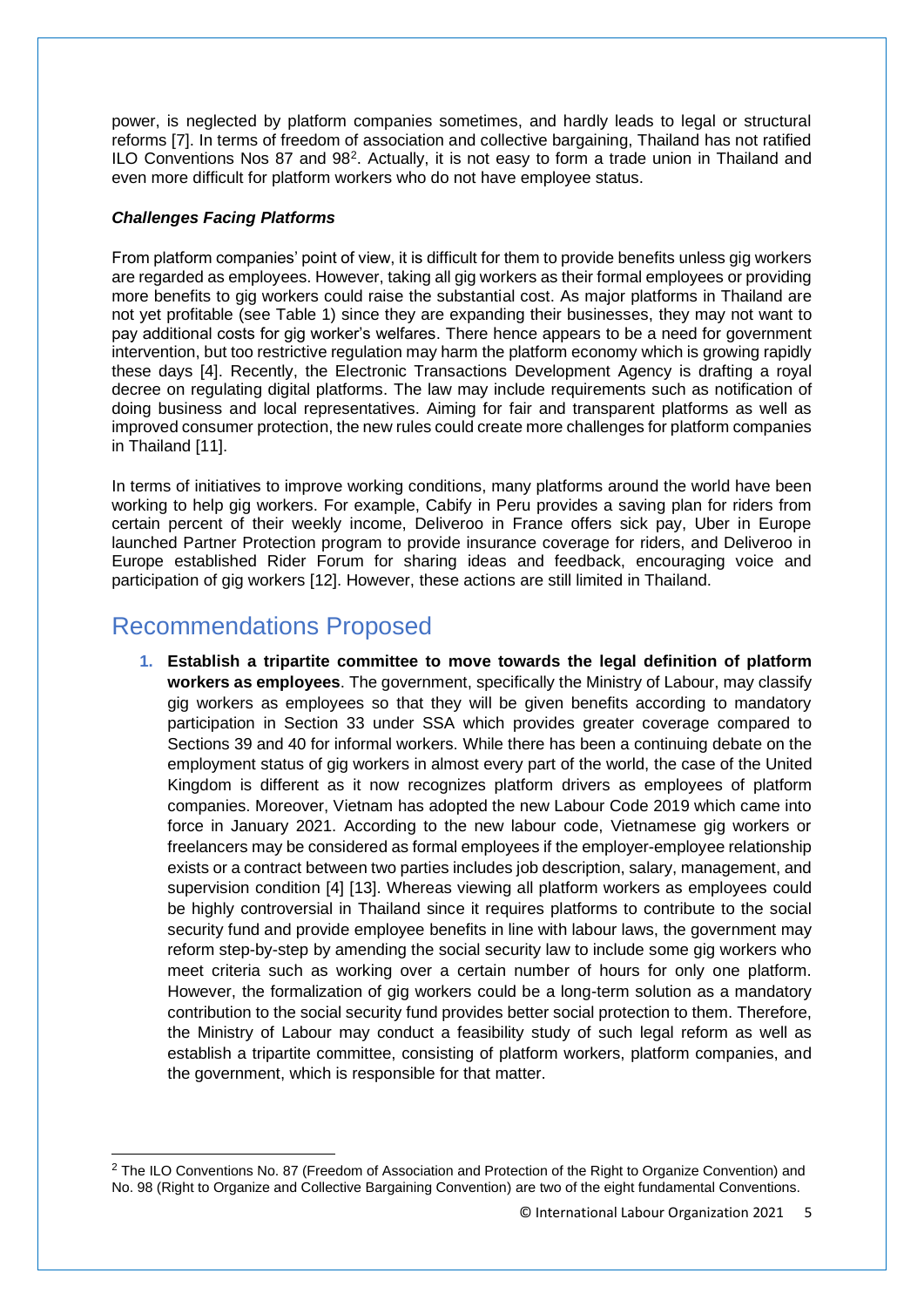- **2. Promote existing social security schemes applicable for gig workers**. While platform workers are not regarded as employees, it is essential for the Social Security Office to encourage them to have social protection. As the number of insured persons under Sections 39 and 40 is far lower than that under Section 33, some self-employed persons may not be aware of such schemes or realize the importance of insurance. Another possible option is to establish a separate scheme for platform workers just as in Malaysia where a specific welfare scheme was initiated for gig workers, but the participation rate is still low [4]. To adopt such a scheme in Thailand, the government must ensure insurance premium is reasonable compared to the benefits and can incentivize platform workers to opt in.
- **3. Regulate platform companies to provide the minimum standard of working conditions**. These days the government has little regulation over how platforms treat gig workers because there is no specific law for this new form of employment. The Ministry of Labour should consider issuing new laws governing platform companies to provide minimum benefits to platform workers. These include minimum pay, maximum hours worked, occupational safety and health, and so on. Although many platforms in Thailand offer accident insurance to their riders, the conditions for such benefits are complicated and difficult to be met once gig workers experience an accident. However, there needs to be a thorough study and negotiation before implementing such policy in order not to overly harm platforms' financial status and eventually consumers.
- **4. Encourage freedom of association and collective bargaining**. Presently, platform workers have little bargaining power and are at risk of being exploited by platforms. The government should promote social dialogue in the form of collective bargaining by ratifying the ILO convention Nos 87 and 98 regarding freedom of association and collective bargaining. These are the two fundamental conventions Thailand has not yet ratified due to, as the government said, the security of the country. Collective bargaining will enable gig workers to negotiate with platforms regarding minimum piece rate, accident insurance, fair algorithms, and working hours, whether they are classified as employees or not [8]. This will be the key step to providing fundamental rights for any workers, not just gig workers.